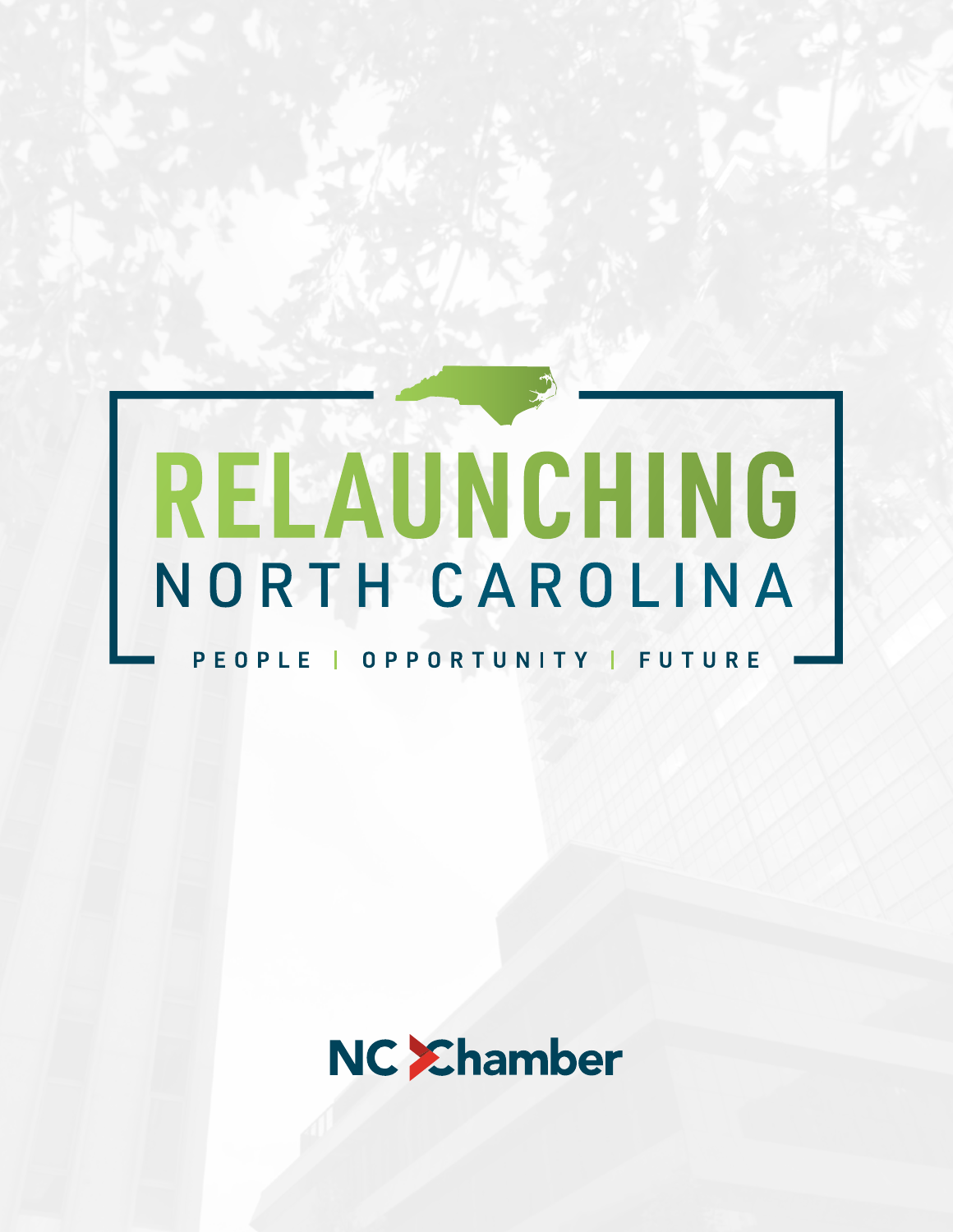

### **It's Time to Relaunch North Carolina**

If there is one encouraging aspect to the COVID-19 pandemic, it is the lessons we can learn from it to establish a sound recovery strategy and ensure North Carolina is better prepared to proactively respond to future crises. To make sure the voice of our statewide business community is heard in this important undertaking, the NC Chamber is providing a blueprint for aligning the efforts of public and private leaders.

We must respond now – time is of the essence if we hope to act on these lessons and relaunch North Carolina at the same pace as competing states. This document outlines a path forward in two areas. The first section, The Way Forward: Distinguishing North Carolina, covers the principles the business community believes should guide North Carolina leaders in finding an initial path to statewide recovery. The second section, Business Continuity: 2020 and Beyond, takes a longer view, outlining the steps needed to take to create a more resilient disaster preparedness and recovery strategy for future crises.

Together, these bodies of work inform a broader effort – an effort we are calling *Relaunching North Carolina*. We hope you'll [join us](https://ncchamber.com/relaunching-north-carolina-join-the-coalition/).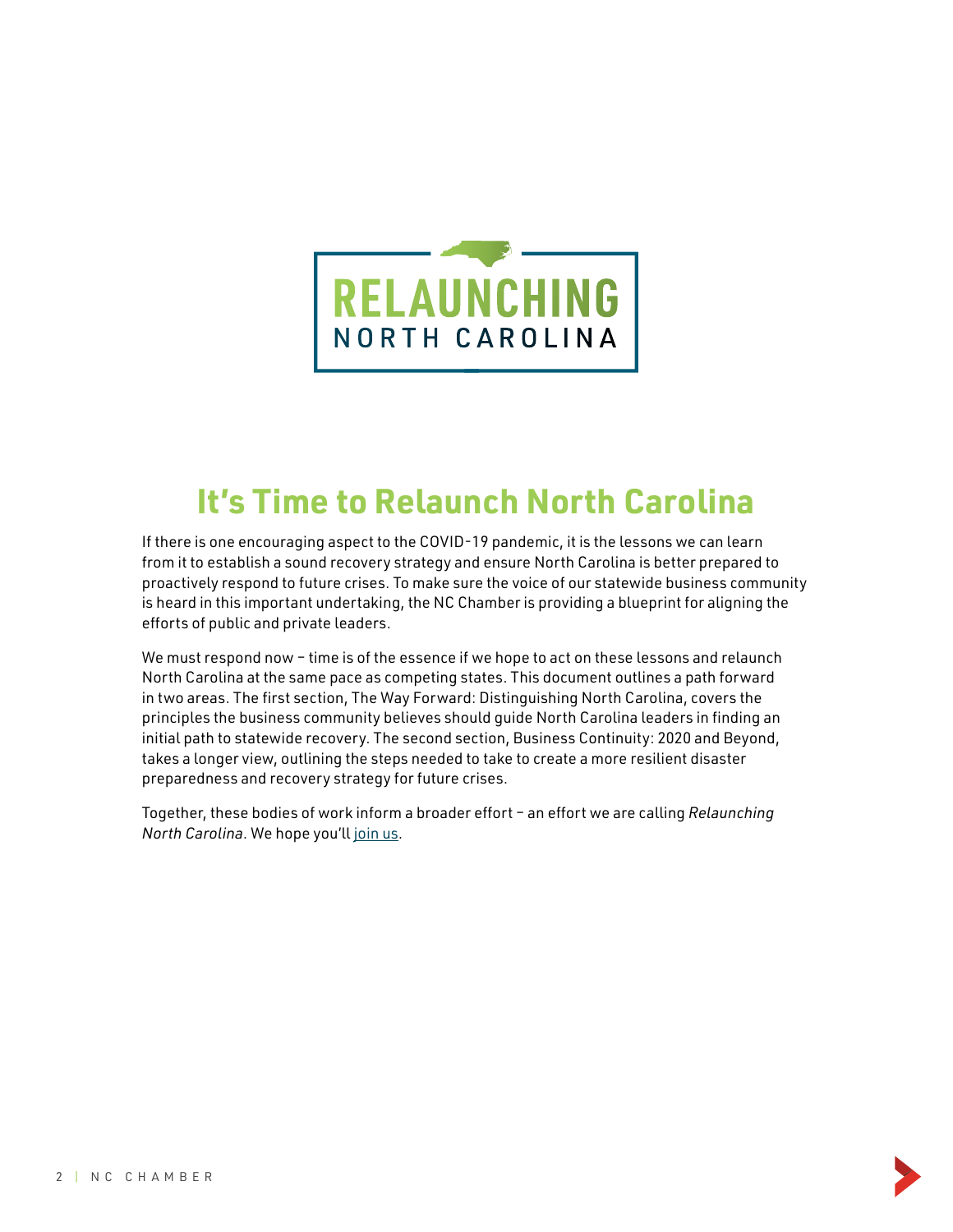### **The Way Forward:** DISTINGUISHING NORTH CAROLINA

### **How to Move Forward**

North Carolinians are facing a daunting COVID-19 challenge, one that is testing our lives and livelihood. Yet we've always met and overcome challenges in this state. As we have always done, we will adapt to a less-than-perfect situation and manage risk more granularly. In this battle with an invisible coronavirus, accommodations must also be made to protect those most vulnerable and ensure that our hospitals and medical providers have both the capacity and resources needed to care for all patients, including those with COVID-19.

The time to act is now. The curve on coronavirus is flattened. According to a [Main Street America](https://www.mainstreet.org/blogs/national-main-street-center/2020/04/14/just-released-data-from-the-survey-on-the-impact-o)  [poll](https://www.mainstreet.org/blogs/national-main-street-center/2020/04/14/just-released-data-from-the-survey-on-the-impact-o) conducted in March, 80% of small businesses reported closing, at least temporarily. Moreover, 30% anticipate closing permanently if the shutdown persists more than two months. Almost 1 million North Carolinians, more than 20% of our workforce, have recently filed for unemployment relief. And each week, states which have not confronted COVID-19 as effectively as ours are reopening their economies with more expedient phasing and greater regional flexibility than North Carolina.

North Carolinians deserve clear, cogent, and objective communications and data to better understand when and how they can more normally function. Businesses deserve meaningful metrics and guidelines to know when and how they can reasonably operate. Equally important, employees deserve to be able to provide for themselves and their families, as well as contribute more fully to society.

### **Our Guiding Principles and Needs**

To move forward wisely and effectively, the business community is committed to focusing on the following principles and needs:

- Establish a formalized process for business leaders to collaborate, at least weekly, with public sector representatives, including the Governor and the Secretary of Health and Human Services (DHHS) and Secretary of Commerce, respectively.
- Manage risk effectively and adapt to an environment with a virus that currently has no known cure or vaccine.
- Attain increasing degrees of business certainty through responsible and measurable metrics that are both impactful and reasonably achievable. The immediate primary measures are:
	- 1. Hospital system capacity; and
	- 2. Consistent leveling of the number of COVID-19 cases.
- Rely on public health to identify, isolate, and respond to potential hotspots – either geographically or otherwise.
- Prioritize clear government policies supporting and enabling both employees and businesses, including:
	- 1. Reasonable, responsible and pragmatic liability protections;
	- 2. Department of Labor (OSHA) and CDC-based guidance on employer responsibilities;
- 3. Sector-based approach for business to meet recommendations instead of a one-size-fits-all mandate; and
- 4. Real-time data transparency regarding cases, hospital capacity, and related demographics.
- Establishing guidelines as recommended best practices that are neither codified into law, rule, regulation or statute, nor incorporated into future Executive Orders.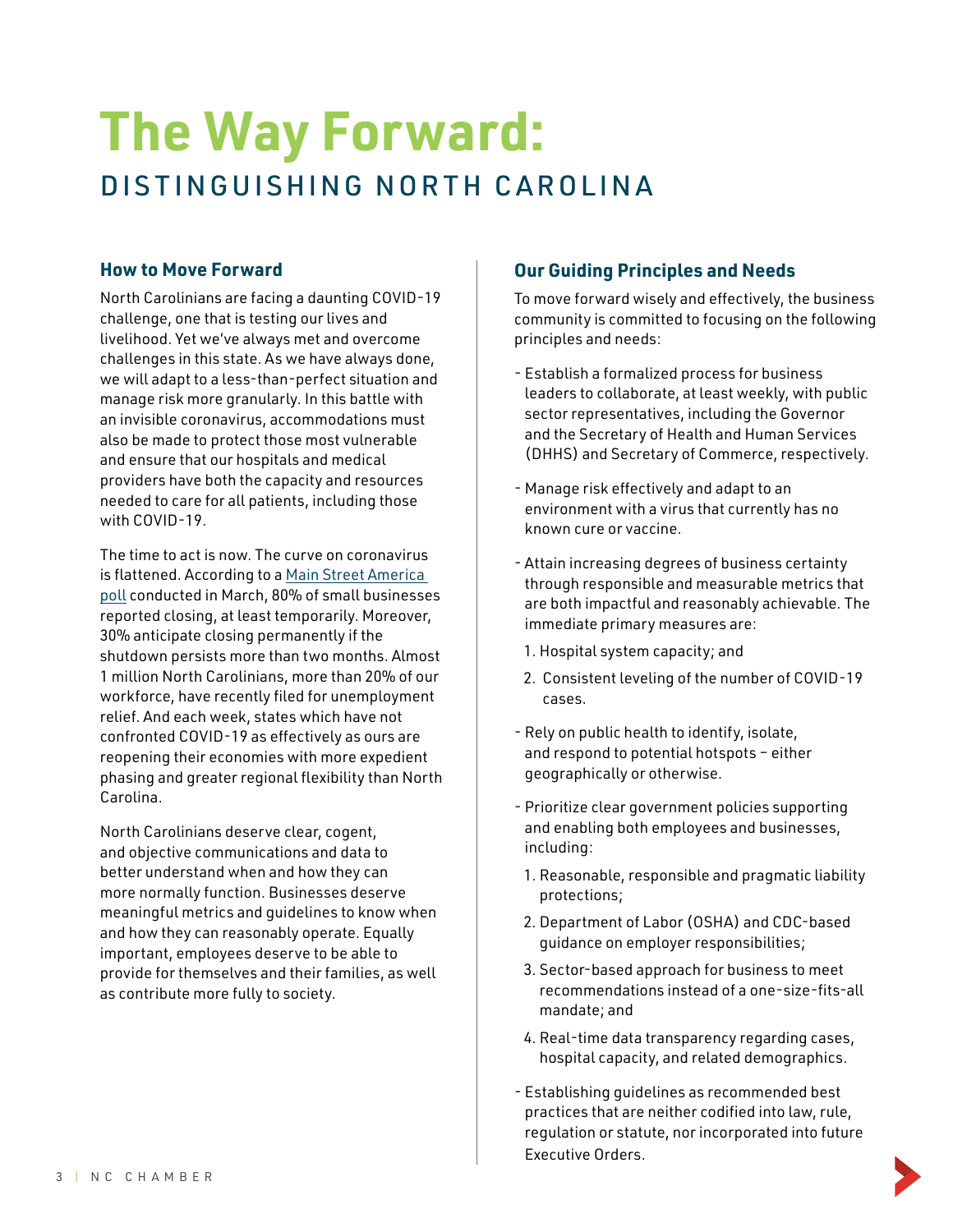### **How it Works:** PEOPLE | OPPORTUNITY | FUTURE

### **Protect People**

People are the top priority. The health and safety of people, employees, customers, vendors, communities, and broader stakeholders remains a lodestar for North Carolina employers. Public health efforts are vital. Everyone must have access to timely, transparent, accurate, and relevant information in order to best plan their activities, operations, and lives. History, data, and [current efforts](https://ncchamber.com/people-are-priority-preparing-your-business-for-the-road-forward/) inform us that business will then do their part to keep themselves, their employees, customers, and other stakeholders safe.

### **Public Sector Responsibilities**

- The state must be capable of testing those exhibiting symptoms and providing rapid and accurate results. Public-private partnerships for accelerated testing/kits may offer near-, medium-, or long-term solutions.
- The state must identify "hotspots" in a timely fashion and isolate growing infection outbreaks with thoughtful agility.
- "Testing, Tracking, and Tracing" across North Carolina is a critical governmental responsibility requiring sufficient supplies and capacity.

### **Guidelines for Employers and Individuals**

- Businesses should provide access to and follow guidelines for infection prevention as recommended by [OSHA](https://www.osha.gov/Publications/OSHA3990.pdf) and [CDC,](https://www.osha.gov/Publications/OSHA3990.pdf) as well as the soon-to-be released DHHS guidelines for social distancing, screening, and hygiene.
- Businesses in higher exposure risk categories should employ recommended personal protective equipment (PPE) and other more rigorous controls, such as temperature checks and others.
- Businesses, depending on their relative size, should consider appointing a response team (and associated leader) to champion and monitor newly implemented safety protocols.
- Individuals should remain vigilant and adhere to CDCrecommended hygiene guidelines.

### **Planning for a Potential Rise in COVID-19 Cases**

An increase in COVID-19 cases is likely as restrictions are relaxed and testing increases. The number of cases leading to hospitalization, rather than increased cases, is a key metric in both determining impact on hospital capacity as well as detecting potential geographic hotspots. The NC Chamber and the North Carolina Healthcare Association (NCHA) will partner together to publish weekly updates, at least initially, on hospital capacity and COVID-19 admissions so that appropriate measures can be taken to understand and responsibly address specific situations or areas.

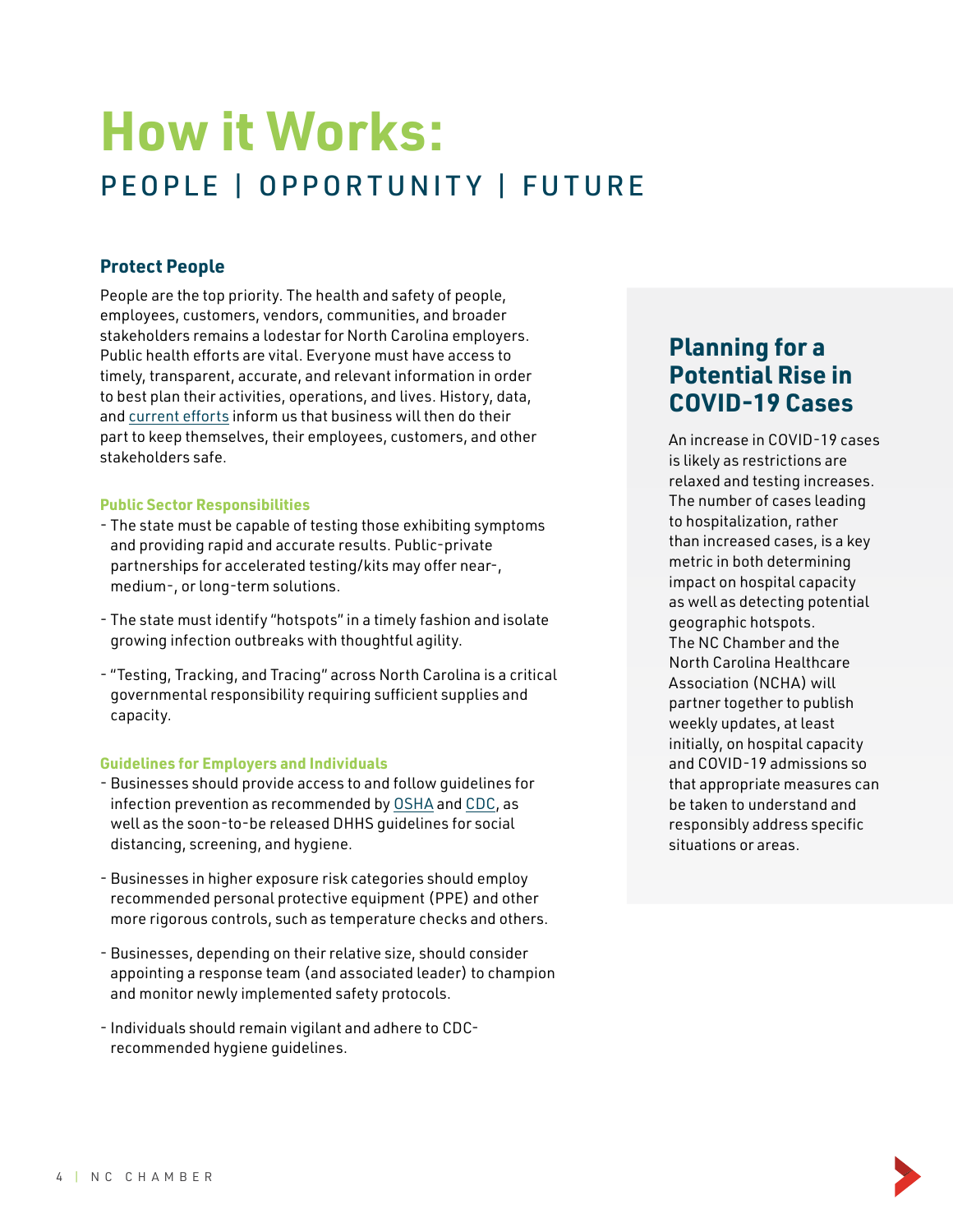### **How it Works:** PEOPLE | OPPORTUNITY | FUTURE

### **Provide Opportunity**

Employers and business owners are willing and equipped to provide the safe opportunity for people to meet the needs of their families and communities. North Carolina businesses can and must be trusted to immediately and meaningfully begin re-engaging with their customers and broader stakeholders. A phased reopening, as recommended by the White House [guidelines,](https://www.whitehouse.gov/openingamerica/) allows for ongoing capacity assessment of the health care system to ensure their sufficient and sustainable operation consistent with our Guiding Principles.

*Except where otherwise noted, all employers and businesses should follow OSHA and CDC recommended guidelines for sanitization, social distancing, and PPE, including times between customer engagement. Employers can and must develop safe workplace guidelines based on recommended best practices.*

- Employers create plans for employees to return to work in stages and allow for teleworking where possible.
- Employers provide reasonable accommodations for vulnerable populations.
- Medical practices reopen and hospitals perform elective procedures.
- Places of worship may reopen with social distancing protocols in place.
- Grocery stores and pharmacies operate with safe guidelines.
- Retail stores and other places of business operate with safe workplace guidelines.
- Restaurants reopen following social distancing guidelines, employing face coverings and other PPE where appropriate. Bars remain closed.
- Personal care businesses, such as hair salons, barbershops, spas, nail salons, and pet groomers reopen for appointments with safe workplace guidelines.
- State parks and outdoor recreation reopen.

### **PHASE 1 PHASE 2**

- Employers continue to allow for accommodations for vulnerable populations.
- Common areas are regularly sanitized and social distancing protocols remain.
- Bars may reopen with 50% capacity and social distancing protocols in place.
- Restrictions and special emphasis and support for long-term care facilities, jails, and prisons are maintained.

### **PHASE 3**

- Employers may resume more routine operations with sanitization protocols still in place.
- Employers are encouraged to continue accommodating employees in vulnerable populations.
- Consider adjustments to restrictions on long-term care facilities, jails, and prisons.

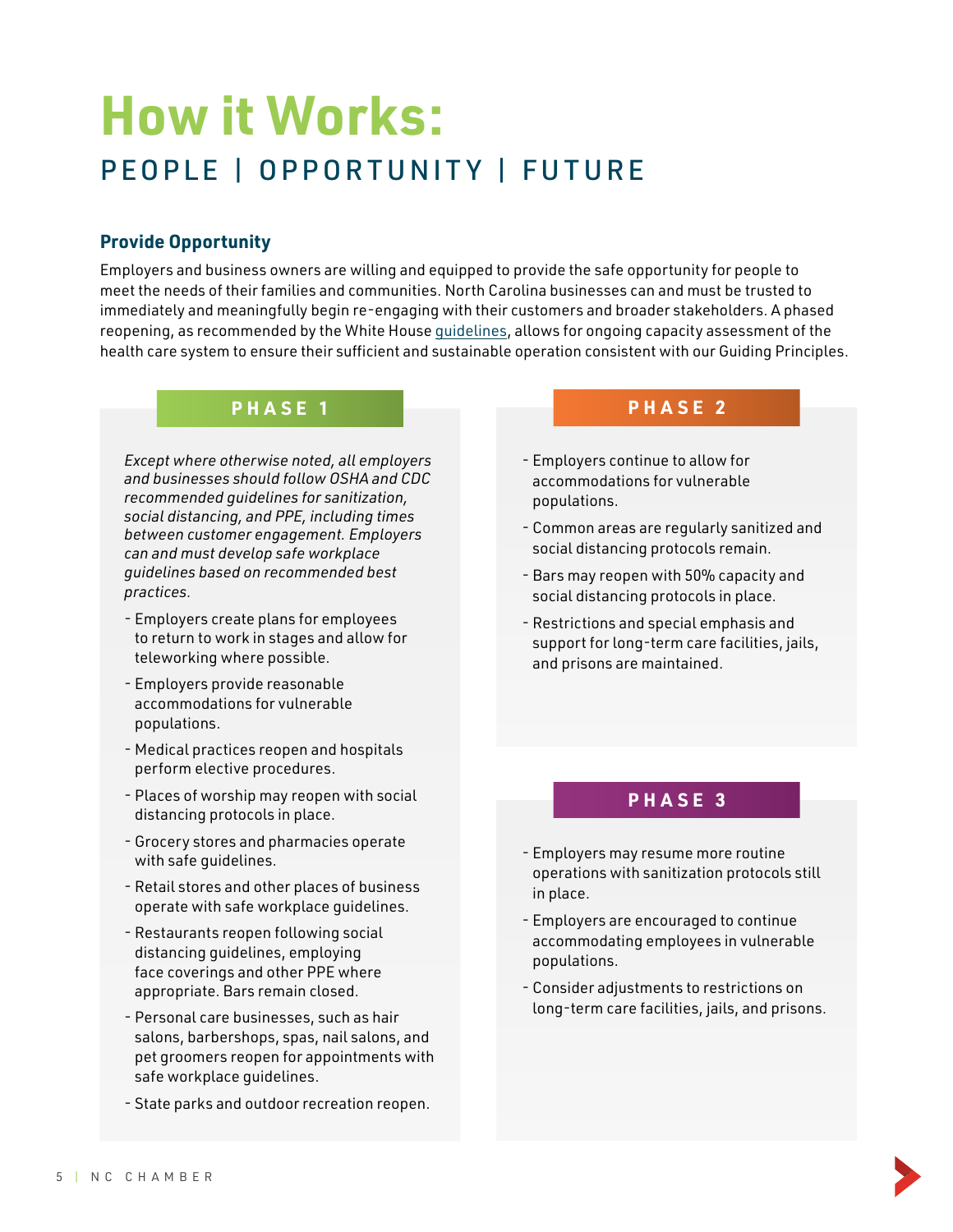### **How it Works:** PEOPLE | OPPORTUNITY | FUTURE

### **Promise for the Future**

As North Carolina begins the road forward, policy changes must be continually reviewed and made to bolster our economy and provide reasonable certainty to business and, in turn, to the lives of North Carolinians. The most urgent include, but are not limited to:

- Liability Protections providing businesses with reasonable assurances that their safe reopening and Good Samaritan efforts will not be unduly penalized. The National Association of Manufacturers (NAM) recommends [Pandemic Liability Protection Policies,](https://www.nam.org/wp-content/uploads/2020/04/Liability-Policy.v4.pdf) which offers an excellent overview of businesses' relevant needs.
- Protection from over-reaching and speculative workers' compensation claims due to coronavirus. The Workers' Compensation Act currently provides a fair opportunity for an employee diagnosed with COVID-19 to make a claim and an employer to either pay or defend the claim.

All North Carolinians have a role to play to help keep one another safe. We are all ready and willing to reopen our economy responsibly and safely. This unprecedented situation calls for both science-based and commonsense measures, flexibility and a willingness to adapt — all areas in which North Carolina has shown a propensity to excel.

We can both protect the health of our fellow citizens while ensuring that people have the opportunity to care for themselves and others. Together, North Carolina will re-emerge as a stronger and more resilient people and economy.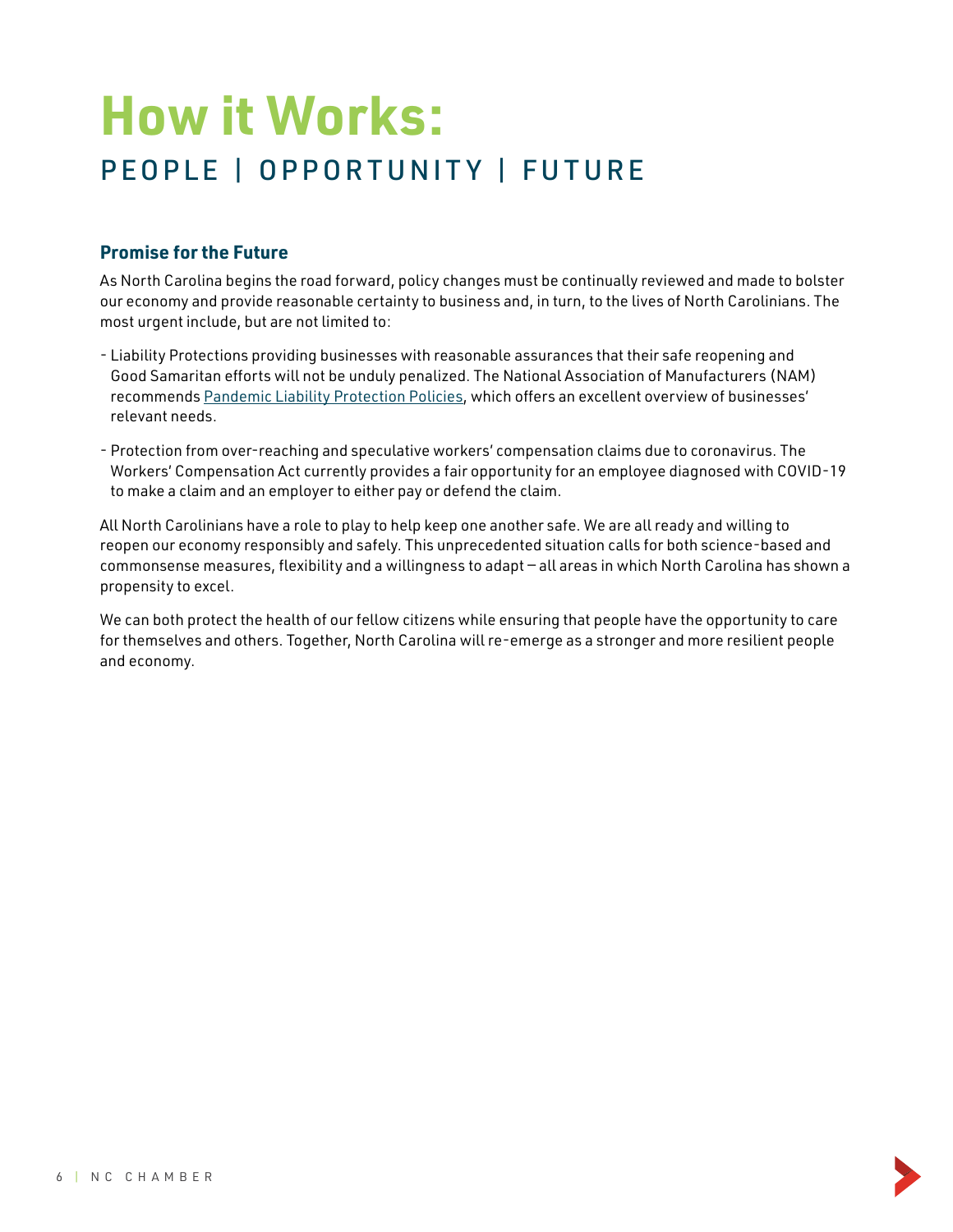## **Business Continuity:** 2020 AND BEYOND

### **Establishing Long-Term Plans for Success**

The COVID-19 pandemic has provided the opportunity for valuable learnings. In the midst of this challenge, the business community has implemented policies and best practices that will be instrumental in preparing for and recovering from our state's next unexpected natural, public health, or security crisis. It is imperative that we use the insights from this crisis to determine how we, as a business community, can help our state build resiliency beyond 2020.

### **Establishing a Framework for the Future**

### **Achieve Consensus and Transparency in Data**

The business community has a history of using generally agreed upon "market indicators" as benchmarks for decision making. Reviewing certain markers and continually measuring our trajectory to determine where we need to go is standard operating procedure. Similar practices must apply to any future recovery process. There must be transparency and consensus regarding the correct data, datasets, and inputs needed to guide our state's response to a crisis; determining what data to track should be a collaborative process. Any predictive modeling should be vetted and found to rest on a sound conceptual framework.

In the case of a future crisis, there must be broad agreement – among leaders in both the public and private sectors – on what the right data points are. Any changes on those points should be paired with clear communication and input on why the measurement has shifted. Businesses and other entities share a common focus on the quality, quantity, reliability, and consistency of data being used to guide decisions in a crisis; therefore, the goal posts set with regards to data must remain consistent.

### **Secure Statewide Uniformity**

A lack of uniformity leads to an inconsistent statewide response, creating an environment of uncertainty for all – including businesses, local governments and private citizens. The Governor's authority over counties and municipalities should be clear in a crisis, and the power to preempt the patchwork of local orders should be equally established.

### **Guiding Principles**

In determining best practices when preparing for and recovering from an unexpected natural, public health or security crisis in the future, the business community is focused on the following guiding principles:

- Collaboration between the public and private sector. North Carolina is made stronger by cooperation and shared power, to develop agreement on direction, and to take action based on risks.
- Participation in the process so that any plan implemented includes business review, input, and acceptance, maximizing its effectiveness.
- Legal research to provide better clarity on the scope of authority and the distinctions between legal mandates and guidance.

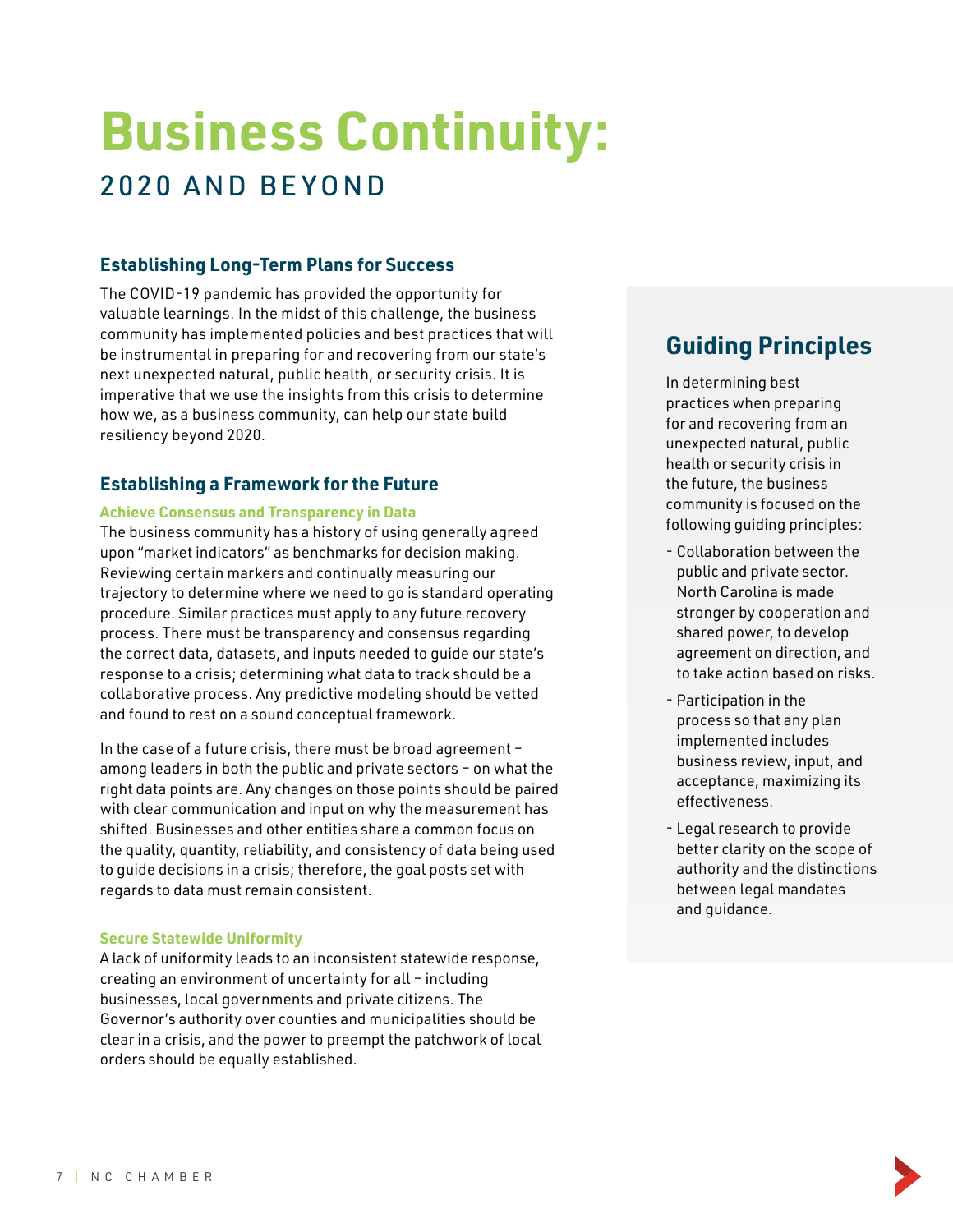Going forward, the business community will work to bring proactive clarity to this process through research and recommendations, as well as bolstered relationships and coordination with the N.C. Association of County Commissioners and the N.C. League of Municipalities.

The business community will also urge state government to establish a governmentmaintained "one stop shop" for citizens and businesses to view all orders in effect across North Carolina. This missing capability has helped create an atmosphere of uncertainty around enforcement of directives.

### **Elevate the Role of the Business Community**

Whether our state is faced with a natural, public health, or security crisis, the strength of North Carolina's economy is an essential piece of its recovery. There must be a formal process for the business community to offer input that is taken seriously.

This process should allow for review of the designation of businesses as "essential" vs. "nonessential." Currently, there is broad consensus among the business community that such a divisive practice is unnecessary, given the symbiotic nature of our economy.

As North Carolina businesses prepare to reengage the economy, this improved process would allow the business community to ask for clarification on guidance from the government as needed.

### **Sharpen a Coordinated Communications Strategy**

The business community must be more purposeful and nimble in coordinating and communicating its key messages. Though our response as a business community has steadily improved throughout the COVID-19 crisis, at the outset, there was not a coordinated public-facing communications strategy to show solidarity. The vacuum did not instill confidence that business had the proper plans in place to protect the health and safety of both employees and customers, which was simply not the case.

Following a crisis, consumers will lack confidence, even when government provides the "all clear." The business community must work

collaboratively with the public sector to return some of that confidence.

Businesses also play an important role in providing a balanced measure of accountability of our elected officials in times of crisis. As employers, we have a pulse on what is happening in local communities and can better advocate for a more urgent path forward.

#### **Address Challenges in the Supply Chain**

Testing must remain a priority, and North Carolina must build its testing capability for future crises. Our supply chains for testing and treatment inputs, including PPE and other medical supplies, need to be reformulated so that North Carolinians are not beholden to international supply lines over which they have little control.

While pandemic planning has been undertaken by public health officials for years, the COVID-19 response has been "just-in-time," rather than being able to rely on planning exercises to guide the deployment of public and private resources. It will be important to establish clear processes for a more collaborative, proactive response in the future.

A key component of planning should include assessment of funding allocation to ensure equity across the research/medical community.

#### **Improve the Introduction of Assistance Programs**

There has been tremendous confusion surrounding small businesses' efforts to access federal and state assistance. Business owners may not have fully understood the "loan" nature of some federal assistance. The collaboration across industry sectors to provide more detailed guidance and expertise is certainly a best practice for future crises.

#### **Continuing the Dialogue**

Business Continuity: 2020 and Beyond is not a focus that ends with this document. The NC Chamber, on behalf of the statewide business community, will continue to engage and advocate for policies and best practices that will be instrumental in preparing for and recovering from our state's next unexpected natural, public health, or security crisis. We must work together as a state to build resiliency beyond 2020.